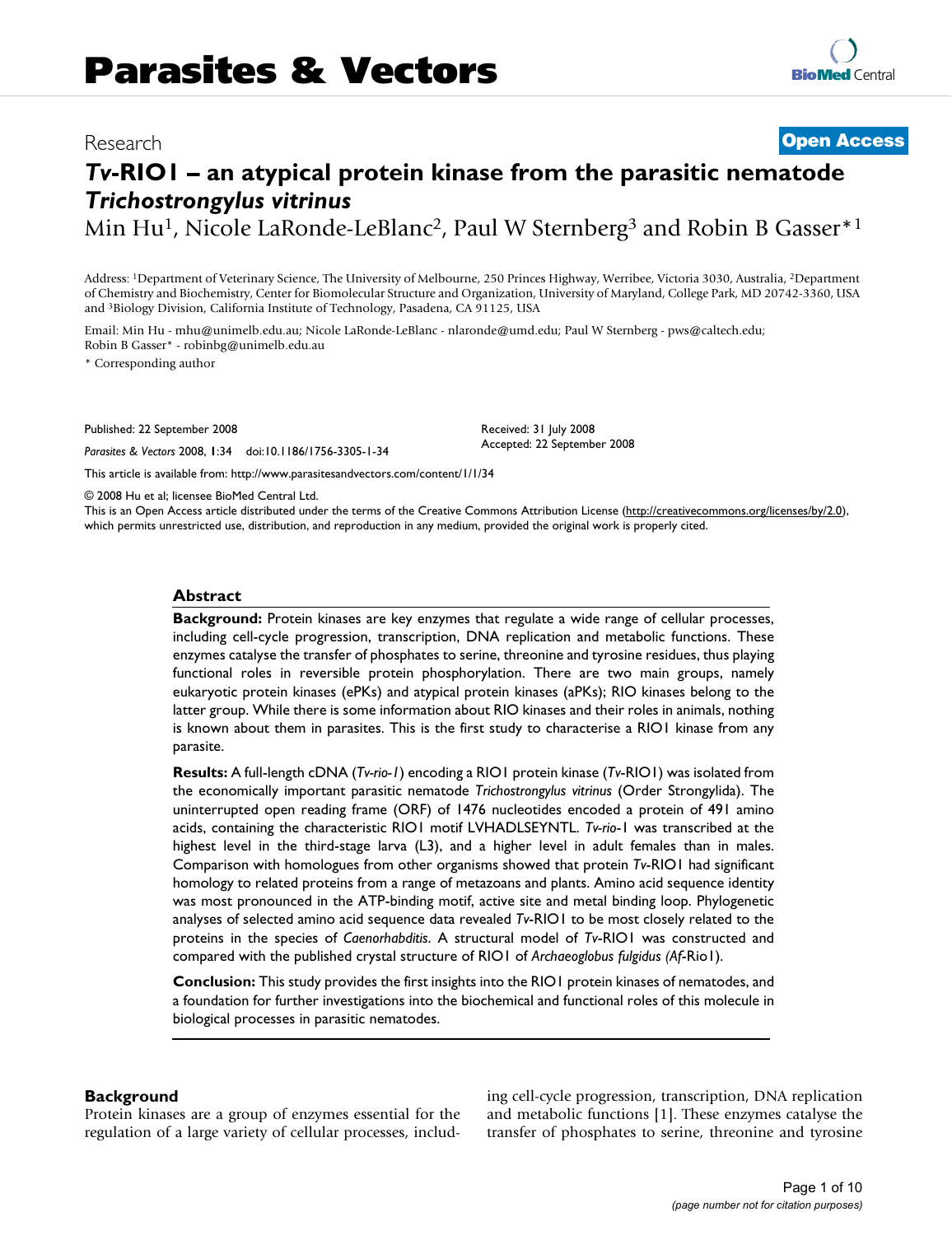residues, thus playing functional roles in reversible protein phosphorylation. In organisms, such as *Homo sapiens*, *Mus musculus*, *Drosophila melanogaster* (vinegar fly), *Caenorhabditis elegans* (worm), *Saccharomyces cerevisiae* (yeast), *Dictyostelium discoideum* (slime mould) and *Plasmodium falciparum* (malaria parasite), the complete complement of protein kinases has been identified *via* the analysis of genome sequences [2]. Based on their structure, protein kinases can be classified into two main groups, namely eukaryotic protein kinases (ePKs) and atypical protein kinases (aPKs) [3]. The ePKs usually have 11 subdomains, including a nucleotide-binding loop (subdomain I), typically with the sequence GXGXXG, which binds and orients the phosphates of ATP; a hinge region which interacts with the adenine moiety of the ATP; a catalytic loop (subdomain VIb) which contains conserved catalytic Asn and Asp residues involved in phosphoryl transfer; a metal-binding or "DFG" loop (subdomain VII) for the positioning of metal ions; and an activation loop (subdomain VIII) [4]. The aPKs are enzymes with protein kinase activity and limited sequence similarity to any known ePKs. Of the 518 kinases known to be encoded in the human genome, 40 have been identified as aPKs, which have been classified into 13 families or groups, one of which represents the RIO kinases [3]. These serine kinases are conserved in sequence among a range of different organisms, yet are quite divergent from kinases of other families with known structures [5,6].

Through sequence and structural analyses, RIO proteins have been found to contain the conserved signature residues, typifying protein kinases [7,8]. RIO kinases are present in organisms from archaea to humans, suggesting key fundamental roles in the Metazoa. The function of RIO1 was first investigated in yeast [9]. It was found that RIO1 is a non-ribosomal protein located in the cytoplasm and specifically required for 20S precursor ribosomal RNA (pre-rRNA) processing; the depletion of the protein RIO1 caused the inhibition of 18S rRNA production and an accumulation of the 20S pre-rRNA in the cytoplasm. Further sequence characterisation of RIO1 of *Saccharomyces cerevisiae* indicated that this protein was a serine kinase [8]. Although the primary sequences of RIO1 proteins are quite divergent from those of members of other protein kinase families, their structural folding is similar to known canonical protein kinases. Also, they display protein kinase activity *in vitro*. Analysis by mutagenesis [8] showed that some of the conserved residues are crucial for enzymatic activity, and cytological study of RIO1 has revealed that it also plays an important role in cell-cycle progression (in G1 to S transition and in the control of the onset of anaphase) as well as the maintenance of mitotic chromosome stability [8]. In contrast to RIO1, RIO2 kinase appears to be localized predominantly to the nucleus [10]. The biological activities of these two proteins neither complement each other nor do they copurify, although both are associated with the same fractions containing 20S precursor RNA in yeast [11].

Although not yet studied in detail in multicellular organisms, RIO1 kinases are encoded in the genome of the freeliving nematode *Caenorhabditis elegans* [12]. RNA interference (RNAi), which decreases messenger RNA (mRNA) levels of the targeted *C. elegans* gene, has been shown to affect predominantly embryonic and larval growth and/or development [13-17]. In spite of the functional importance of this molecule, there is no published information regarding its structure or function for any parasitic nematode. Clearly, the isolation and characterisation of RIO protein kinases from nematodes would provide a starting point for a better understanding of their roles in developmental processes. In a genomic study [18], we characterised an expressed sequence tag (EST), designated TVf09\_H06, from an adult female-enriched cDNA library for *Trichostrongylus vitrinus*, an economically important parasitic nematode. The amino acid sequence inferred from this EST had the highest homology (e-value: 2e-37) to the protein encoded by predicted RIO1 kinase (M01B12.5; see http://www.wormbase.org/) from *C. elegans* (unpublished findings). Therefore, the aims of this study were to isolate and characterise the full-length complementary DNA (cDNA) of RIO1 of *T*.*vitrinus* corresponding to TVf09\_H06 and carry out comparative analyses with related molecules encoded by other organisms, to explore transcription in different developmental stages and to predict its three-dimensional structure by comparison with known crystal structures of homologues.

# **Methods**

# *Parasite propagation*

Merino lambs (males; 8–12 weeks of age), maintained under helminth-free conditions, were inoculated intraruminally with 30,000 infective third-stage larvae  $(L_3)$  of *T. vitrinus*. The patency of the infection (~24 days after inoculation) was established by the detection of strongylid eggs in the faeces using the McMaster flotation method [19]. First- and second-stage larvae (L1 and L2) and L3 were collected after 1, 3 and 7 days of incubation of faeces at 28°C, respectively, and purified by repeated sedimentation and a migration through a nylon sieve (mesh size:  $20 \mu m$ ) for 16 h. For the collection of fourthstage larvae  $(L_4)$  and adults of *T. vitrinus*, infected lambs were euthanized by intravenous administration of an overdose of pentobarbitone sodium (Lethobarb, Virbac Pty. Ltd.) 8 and 30 days after intra-ruminal inoculation, respectively. Adult worms were collected (using fine forceps) from the chyme from the first 4 m of the small intestine, washed extensively in chilled (4°C) phosphatebuffered saline (PBS), and males and females (adults) sep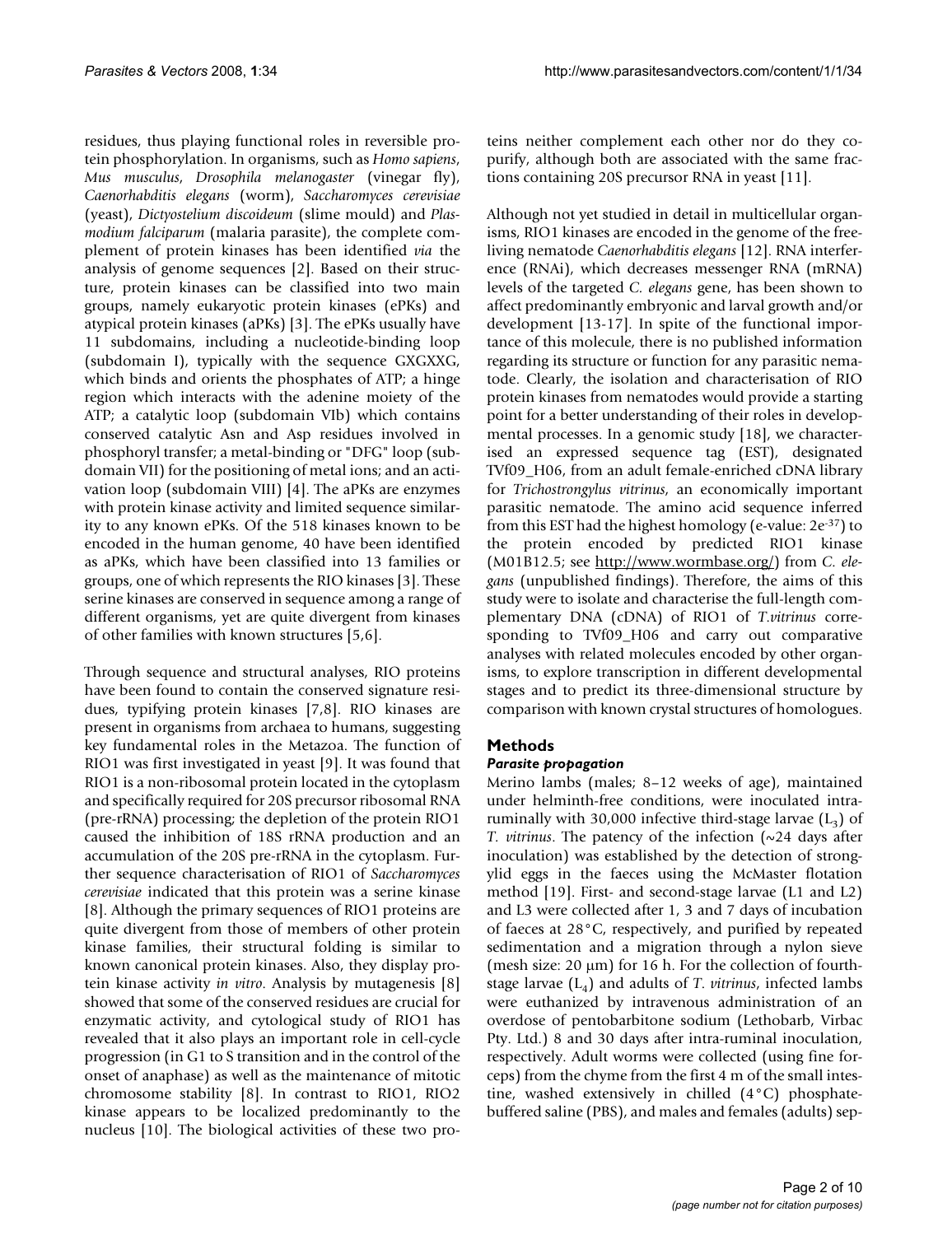arated prior to snap freezing in liquid nitrogen and subsequent storage at -70°C.

# *Isolation, purification, treatment and storage of nucleic acids*

Total genomic DNA was extracted from  $\sim 0.5$  g of single sex (male or female) adult worms using a small-scale sodium dodecyl-sulphate (SDS)/proteinase K extraction procedure [20], followed by mini-column (Wizard® Clean-Up, Promega) purification. The specific identity of the parasite material in each sample was confirmed by PCR amplification of the second internal transcribed spacer (ITS-2) of nuclear ribosomal DNA from genomic DNA and subsequent, automated sequencing [20,21]. The sequences determined were required to be identical to the ITS-2 sequence with GenBank accession no. X78064[21].

Total RNA was extracted separately from different developmental stages (L1, L2, L3, L4 or adults) or sexes of *T. vitrinus* (homogenized under liquid nitrogen using a mortar and pestle) employing the TriPure isolation reagent® (Roche Molecular Biochemicals). RNA yields were estimated spectrophotometrically (ND-1000 UV-VIS spectrophotometer, v.3.2.1, NanoDrop Technologies), and the integrity of RNA was confirmed *via* the detection of discrete 18S and 28S ribosomal RNA bands on ethidium bromide-stained gels. Each RNA sample  $(\sim 10 \,\mu g)$  was treated with 2 U of *DNase* I (Promega) and incubated at 37°C for 30 min prior to heat denaturation of the enzyme (75°C for 5 min). Both DNA and RNA samples were stored at - 70°C.

# *Isolation of the full-length cDNA encoding RIO1 kinase from* **T. vitrinus**

Using four gene-specific primers PK1F (forward: 5'- CGACTTCTCCAGCGTGGAACGTTAACC-3'); PK2R (reverse: 5'-GGAACCAGGGAGACCCGCTTGATGCT-3'); PK3F (forward: 5'-GAACCGGCTACTGCAAACACAAC-CCCCG-3'); PK4R (reverse: 5'-GCGGTGCAC-CCCAGCCATCACGACC-3') designed to the sequence of EST TVf09\_H06 (accession no. NP\_491102.2), two partially overlapping cDNA fragments were produced separately from total RNA from adult female worms using 5' and 3'-rapid amplification of cDNA ends (RACE) (SMART™ RACE cDNA Amplification Kit, BD Biosciences). The cDNAs were ligated separately into the pGEM-T-Easy® vector (Promega); *Escherichia coli* (strain JM109) (108 colony forming units/ $\mu$ g) was transformed with recombinant plasmids *via* heat shock and then grown overnight at 37°C on Luria Bertani (LB) plates containing 10 mg/ml ampicillin,  $0.5$  mM isopropyl- $\beta$ -d-thiogalactopyranoside (IPTG) and 80  $\mu$ g/ml X-gal (5-bromo- $4$ -chloro-3-indolyl- $\beta$ -galactosidase). Plasmid DNA was isolated from recombinant clones and column-purified (Wizard®, Promega) from overnight cultures, and inserts

sequenced in both directions using vector oligonucleotide primers (M13 and SP6), employing Big Dye Terminator v.3.1 chemistry in an automated ABI-PRISM sequencer (Applied Biosystems). Based on the resultant sequences, selected oligonucleotide primers were designed to amplify the full-length *Tv-rio-1* cDNA from *T. vitrinus* adult females, which was subsequently cloned and sequenced.

# *Bioinformatic analyses*

Nucleotide sequences were assembled using the program EGassembler [22]. The full-length cDNA sequence of *Tvrio-1* was conceptually translated (six different frames) into amino acid sequences using the Baylor College of Medicine (BCM) Search Launcher [23] and aligned using the program ClustalW [24]. Sequences were compared with those available in public, non-redundant databases using BLASTn and BLASTx algorithms [25] available *via* the National Center for Biotechnology Information [26], the Sanger Centre [27] and the Parasite Genome database [28], in order to verify the identity of the molecules isolated. Protein motifs were identified by scanning the database PROSITE [29] and Pfam [30].

Phylogenetic analyses of inferred primary amino acid sequence data were conducted using the program PAUP\*4.0b10 [31], as described previously [32]. In brief, the neighbour-joining (NJ) method was used to construct trees from distance data. The maximum parsimony (MP) method, based on character state analysis, was also used. Characters were treated as unordered and were weighted equally; alignment gaps were treated as "missing" in all analysis. Exhaustive searches with tree-bisection-reconnection (TBR) branch swapping were used to infer the shortest trees. The length, consistency index, excluding uninformative characters, and the retention indices of each most parsimonious tree were recorded. Bootstrap analyses (1000 replicates) were conducted using heuristic searches and TBR branch swapping, with the MulTrees option, to determine the relative support for clades in the consensus trees.

The three-dimensional structure of the RIO1 kinase of *Archaeoglobus fulgidus* (*Af*-RIO1 kinase; PDB code 1ZTF; *cf.* [5,6]) was used to create an homology model of the RIO domain of *Tv*-RIO1 using the program DeepView Swiss-PdbViewer and the SWISS-MODEL server [33]. The energy of the resultant model was minimized in DeepView using Gromos 96 [33]. The model did not include the C-terminal extension, characteristic of sequences of eukaryotic RIO1 proteins, including *Tv*-RIO1.

All comparative analyses with *C. elegans* were carried out using WormBase [34]. Genetic interactions with the *C. elegans* orthologue (gene name M01B12.5) of *Tv*-RIO1 were predicted using the probabilistic functional gene network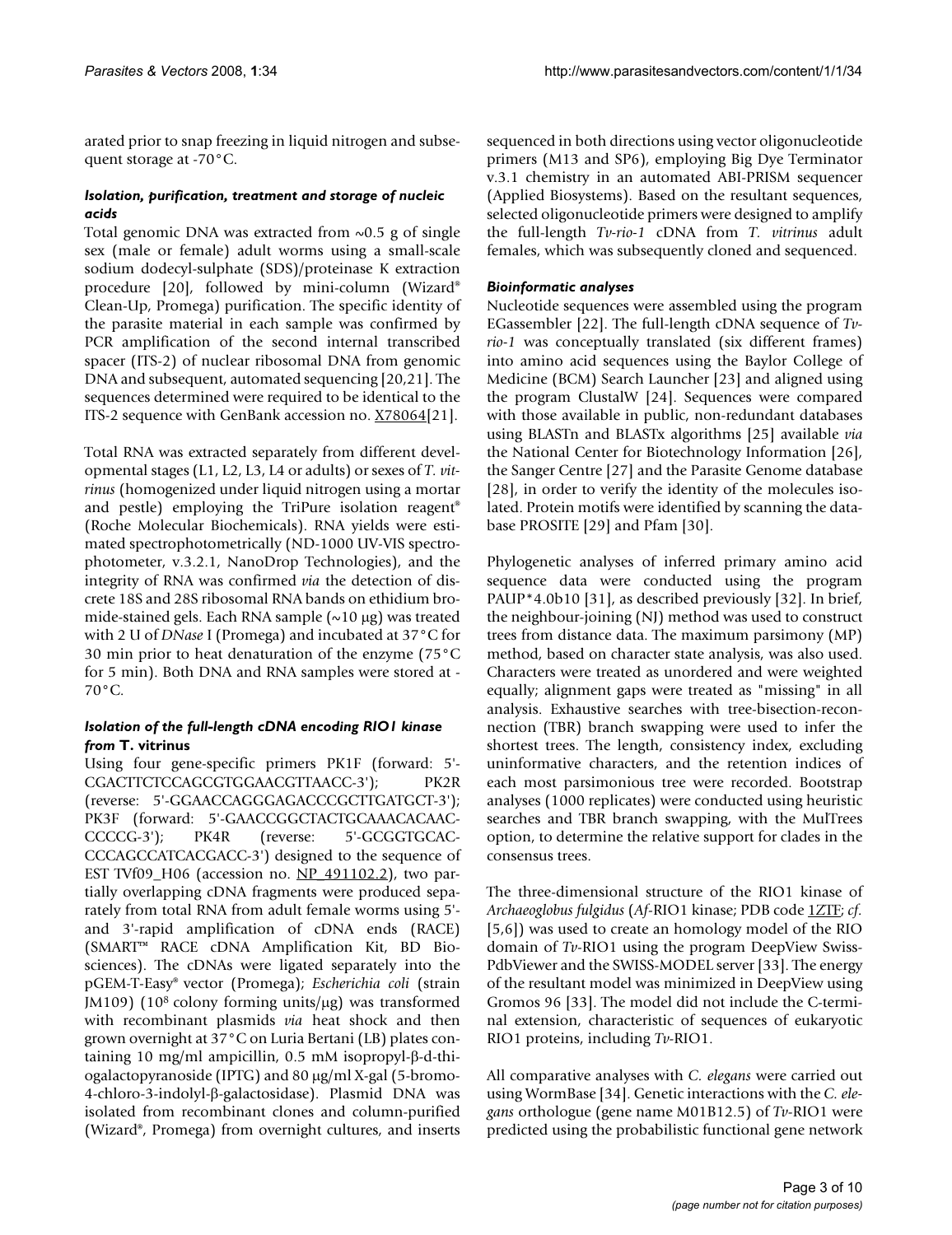for *C. elegans* (see [35]); this computational network covers the majority (82%) of *C. elegans* genes and makes predictions regarding essentiality, spanning diverse cellular and developmental processes [35].

# *Reverse transcription real-time polymerase chain reaction (PCR)*

Double-stranded cDNA was synthesized from total RNA separately from each stage and sex of *T. vitrinus* using reverse transcriptase (Superscript III, Invitrogen). Briefly, 5 µg of total RNA were added to 14 µl of  $H<sub>2</sub>O$  and 1 µl of oligo d(T)n = 12-18 primer (0.5  $\mu$ g/ $\mu$ l), heated to 70°C for 10 min and chilled on ice. First- and second-strand cDNAs were synthesized *via* the addition of 4 µl of firststrand cDNA buffer (250 mM Tris-HCl, pH 8.3, 375 mM KCl and 15 mM MgCl<sub>2</sub>), 2 µl of 0.1 M dithiothreitol, and 1  $\mu$ l of 10 mM of each dNTP, followed by an incubation at 25°C for 10 min, 42°C for 50 min and 70°C for 15 min. The transcripts (176 bp) representing *Tv-rio-1* were amplified from individual cDNAs by real-time PCR using the primer pair PK3F-PK4R. The PCR amplification of a portion (187 bp) of the large subunit (28S) ribosomal RNA using primers 28S1/F (5'-GCATTAGCTCTCGCGT-TACC-3') and 28S3/R (5'-GAGAGGGACAGCAGGT-TCAC-3'), previously determined to be present equally in each developmental stage and sex in a related parasitic nematode, *Oesophagostomum dentatum* (see [36]), was used as a positive control. Samples without template (no-DNA controls) were included in each PCR run. For each sample,  $\sim 0.5$  µg of cDNA was subjected to PCR (20 µl) using the SYBR® GreenER™ qPCR SuperMix Universal (Cat. no. 11762-100, Invitrogen) in a Rotor-Gene™ 3000 thermal cycler (Corbett Research) under the following conditions: one cycle of 50°C for 5 min and of 95°C for 10 min, followed by 40 cycles of 95°C for 15 s, 60°C for 30 s and 72°C for 30 s. Each sample was tested in triplicate, using a calibrator (28S) as well as positive and notemplate controls. The specificity and identity of individual amplicons were verified by melting curve analysis and subsequent direct, automated sequencing using the same primers (individually) as employed for the PCR. Relative transcriptional differences were calculated from normalised values using method described by Livak and Schmittgen [37].

## **Results and discussion** *Characterisation of* **Tv***-RIO1 and relationship with selected homologues*

The full-length cDNA (designated *Tv-rio-1*) isolated by RACE was 2128 nucleotides (nt) (GenBank accession no. FM209038; Fig. 1) in size and contained a 5'-UTR of 122 nt, an open reading frame (ORF) of 1476 nt and 3'-UTR of 530 nt. A putative polyadenylation signal (AATAA) was identified and located 111 nt 3' of the stop codon. The conceptually translated protein was 491 amino acids in

length and its sequence contained the signature LVHADL-SEYNTL (PS01245) characteristic of the RIO1 kinase family [8]. Comparisons with sequences in non-redundant databases conducted by BLASTx analysis showed that *Tv*-RIO1 has significant similarities to related sequences from a range of organisms, including other nematodes, insects, vertebrates and plants, although the vast majority of them have yet to be characterised. The highest amino acid similarities recorded were to the proteins inferred from *C. briggsae* gene CBG4203 (e-value: 1e-150; 60% of identity and 74% of similarity) and from *C. elegans* gene M01B12.5 (e-value: 1e-150; 60% of identity and 73% of similarity) (see <u>http://www.wormbase.org</u>), now recognized as the RIO1 protein kinase. Pairwise comparisons of amino acid sequence differences between *Tv*-RIO1 and selected sequences representing other phyla (mouse, human, vinegar fly, zebra-fish and yeast; Table 1) revealed sequence identities ranging from 22.3% to 64.5%. An alignment of the amino acid sequences of selected RIO1 kinases (Fig. 2) showed conserved regions in the ATPbinding motif (subdomains I and II) and the active site (subdomain VIb) and other subdomains, including III, V, VII, VIII, IX and X, suggesting that *Tv*-RIO1 is functionally similar to other RIO1 kinases (*cf.* [8]). The alignment also showed that the amino acid sequences in regions external to these subdomains were more divergent (Fig. 2) than the sequences in the subdomains.

The full-length amino acid sequences of Tv-RIO1 (inferred from cDNA Tv-rio-1) and 21 other homologues representing a range of different species were aligned and subjected to phylogenetic analyses (Fig. 3). There was concordance in topology between the MP and NJ trees, and Tv-RIO1 was closely related to Ce-RIO1 and Cb-RIO1. The four RIO1 kinases from these nematodes clustered together, with strong bootstrap support (98–100%), to the exclusion of molecules from organisms from other phyla; molecules from plants and vertebrates each formed separate clades, also supported by strong bootstrap values (Fig. 3).

# *Structural model for* **Tv***-RIO1*

Recently, crystal structures of the proteins RIO1 and RIO2 have been characterised from *Archaeoglobus fulgidus* [5,6], allowing RIO kinases to be defined as a distinct, novel family of protein kinases. The structure of RIO2 was first investigated, revealing the presence of two domains [38]. The N-terminal domain, conserved for the RIO2 family members and not present in the RIO1 protein kinase family, is structurally homologous to the winged helix (wHTH) domain, seen primarily in DNA-binding proteins. The C-terminal domain, the sequence of which is conserved between both proteins RIO1 and RIO2, is structurally homologous to known protein kinase (ePK) domains. The ePKs usually contain 11 conserved sub-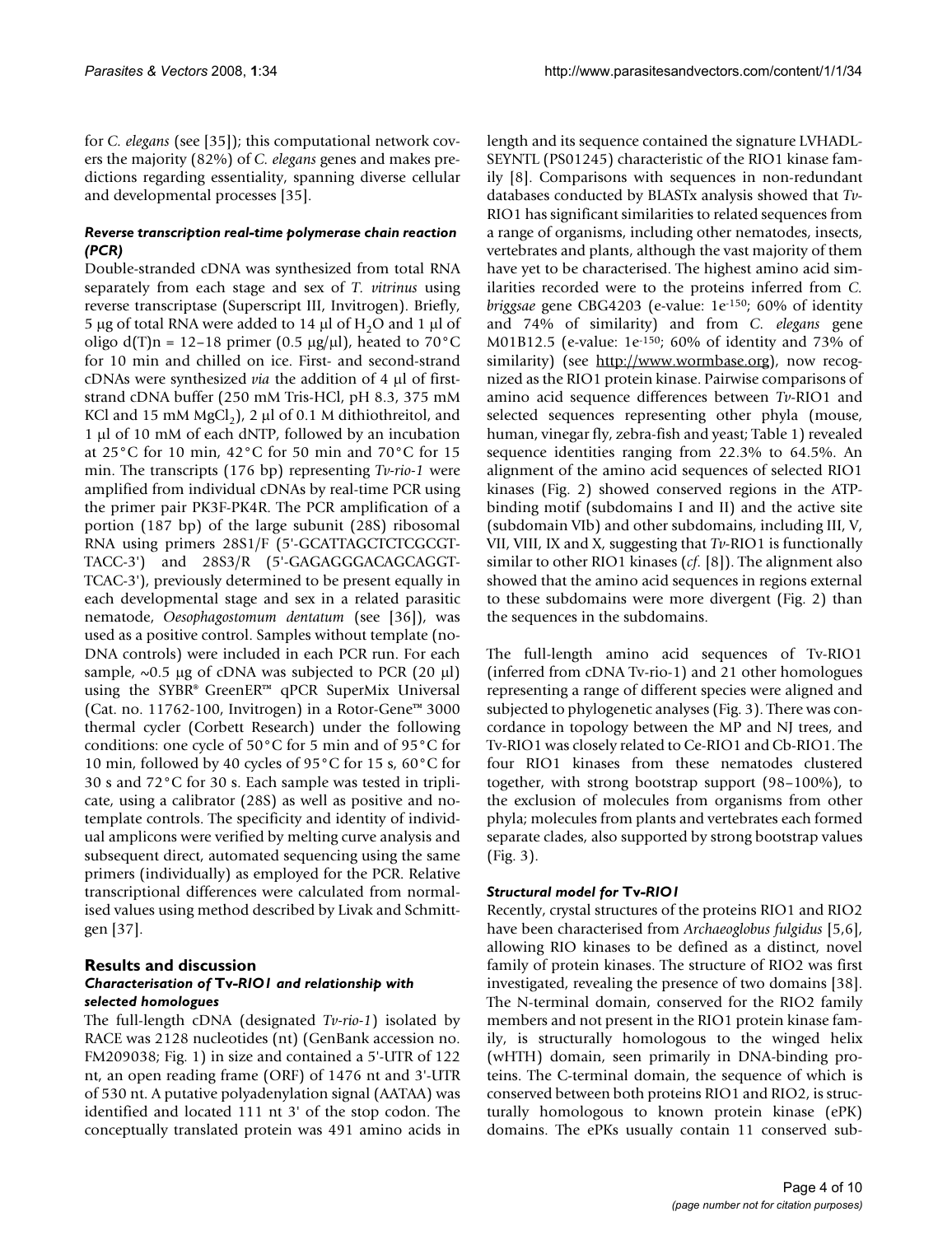| 1 | gacggtggtcgcgttttcgcgcatggatccggctgtgctcgtgtcag                                                                                                                                                               |      |
|---|---------------------------------------------------------------------------------------------------------------------------------------------------------------------------------------------------------------|------|
|   | 48 ctgtcaactagtttgaaacccgatcggacgtatttgacttttgcggctagttattgattcatcgccgactacgaa                                                                                                                                |      |
|   | 123 ATGGAGAAGATCCTTGAATTGAATCGTGACGTCATCGCCGATGTTATCATAGAACCGGATACCGATAGTGATTGC                                                                                                                               |      |
|   | L E<br>L N R D V I A D V I I E P<br>$\mathbb{D}$<br>T –<br>D<br>S D<br>C<br>M E K<br>$\mathbf{I}$                                                                                                             | 25   |
|   | 198 GATTCTCAGGAAGATATCCTGAACGATGAGTTTCCAAGCATTAACCGTGAAAACGACGAAATCGATGACGACATG                                                                                                                               |      |
|   | D<br>I L<br>N D<br>E<br>$\mathbb{F}$<br>P<br>S<br>I<br>N R<br>$-E$<br>D<br>S<br>$\circ$<br>E<br>N<br>Е<br>I<br>D<br>D<br>D<br>M<br>D.                                                                         | 50   |
|   | 273 GCCGATTTCGCTGATGAAATTGGAGATTTTACAAAGAAGTACAATGCGTTTCGTATGCATATGCCTGGGCCGAAT                                                                                                                               |      |
|   | G<br>$\mathbb{D}$<br>$\mathbf F$<br>K K<br>Y<br>A<br>A D<br>F<br>A<br>D<br>E<br>I<br>T<br>Ν<br>F<br>R<br>$\mathbf M$<br>Н<br>M<br>P<br>G<br>P                                                                 | 75   |
|   | 348 AGCCAACATAAAGCAGGGGTAGGCACCAATTTTGGTGAAACAACAGCTGATTCAACTGCTGAAAAGAAGAGGAGG                                                                                                                               |      |
|   | K A G V G<br>T –<br>N F<br>G E<br>Τ<br>A<br>$\Box$<br>S<br>A<br>S O<br>H<br>T.<br>Τ<br>E<br>K<br>K<br>R                                                                                                       | 100  |
|   | 423 CGCATCAAGGACAGAGCAGATCGTGCCACAGTAGAACAGGTACTTGATCCTCGAACTAGGCTCGTACTGTTTCGA                                                                                                                               |      |
|   | T V E O V L D<br>R A D<br>$R_{\odot}$<br>A<br>$\mathbb{P}$<br>R<br>T<br>R<br>L<br>V<br>L<br>F<br>R<br>R<br>T K D                                                                                              | 125  |
|   | 498 CTTCTCCAGCGTGGAACGTTAACCAATATTCATGGATGTATTTCAACAGGCAAAGAAGCCAATGTTTACCATGCC                                                                                                                               |      |
|   | S<br>R<br>G<br>$\mathbb{L}$<br>T<br>$\mathbb N$<br>H<br>$G$ C<br>I<br>T<br>G<br>K<br>E<br>N<br>$\mathbf{V}$<br>Η<br>L O<br>T<br>I.<br>A<br>Y                                                                  | 150  |
|   | 573 ACTGACGAAAACGGCTCCCTAGCAGTGAAAATTTACAAGACCAGCATTCTTACGTTCAAGGATCGTGAACGTTAT                                                                                                                               |      |
|   | Y K<br>S<br>E<br>G<br>S<br>L<br>A V<br>K<br>$\mathbb{I}$<br>T<br>$\mathbb{I}$<br>L<br>T<br>F<br>K<br>R<br>D<br>N<br>D<br>E<br>R<br>T.<br>Y                                                                    | 175  |
|   | 648 GTCGCTGGTGAATATAGATATCGAACCGGCTACTGCAAACACAACCCCCGAAAAATGGTAGCCGTTTGGGCGGAG<br>A<br>W<br>A                                                                                                                | 200  |
|   | Y C K H<br>$\mathbb N$<br>G<br>- E<br>Y<br>R<br>Y<br>R<br>T<br>G<br>$\mathbb{P}$<br>R K<br>$\mathbf M$<br>V<br>A<br>V<br>V<br>723 AAAGAAATGCGAAATTTGTTACGAATGCATCAAGCGGGTCTCCCTGTTCCGAAACCCATCCTGCTCAAGGGACAT |      |
|   | L R M H O A G L P V P<br>K P<br>L<br>L<br>$\mathbb{L}$<br>I.<br>K<br>G<br>H<br>$K$ $E$<br>M<br>R N                                                                                                            | 225  |
|   | 798 GTGCTGGTGATGGAGTTTATCGGTCGTGATGGCTGGGGTGCACCGCTTTTGAAAAATGCGACTTTGTCCCTCGAG                                                                                                                               |      |
|   | T, V<br>$M_{\odot}$<br>E<br>$-F$<br>I.<br>G R<br>D<br>G W<br>G A P L L<br>K<br>N<br>A<br>T.<br>S<br>V<br>Т<br>т.<br>F.                                                                                        | 250  |
|   | 873 GTAGCTGAGAAGCTGTACCTTCAACTAGTTCGCGACATGCGAATCCTGTACCGTGCATGTAAACTAGTTCATGCC                                                                                                                               |      |
|   | L V<br>A E<br>K L Y L O L V R D M R<br>I L Y R A<br>$\mathbb{C}^-$<br>K<br>H<br>V.<br>A                                                                                                                       | 275  |
|   | 948 GATCTGTCTGAATACAATACTCTCGTTCTGGACGATCGTTTGTTCATAATTGACGTGTCTCAGTCTGTTGAACAT                                                                                                                               |      |
|   | D L S<br>E Y N T L<br>V L D D R L F<br>D<br>V<br>S<br>$\circ$<br>$\mathbb{I}$<br>T<br>S<br>V<br>E                                                                                                             | 300  |
|   | 1023 GACCATCCGCATGCCTTGGATTTCCTGAAATCCGATTGCAATAATATTTGCAAATTCTTTAGAGGATTAGGTGTT                                                                                                                              |      |
|   | F L K<br>S D C N<br>$\mathsf{C}$<br>K<br>H<br>H<br>A L D<br>N I<br>F<br>F<br>R<br>G<br>L<br>G<br>V<br>D.<br>P                                                                                                 | 325  |
|   | 1098 CCCGTGCTACCGATAGCAAAGCTTTTTGAGTTAATTGTTGACCCACTCATCGGGGATAACGATGTCGCGAGCTGG                                                                                                                              |      |
|   | P V L<br>I A K<br>$\mathbb{L}$<br>E<br>E<br>LIVDPLI<br>G D<br>$\mathbb N$<br>$\mathbb{P}$<br>D<br>V A<br>S                                                                                                    | 350  |
|   | 1173 CTAGAACAGCGGACCTTGGATCCATCAGAGGATGCCCTATTTATGAATGCCTTCATTCCTCATAAACTCGACCAT                                                                                                                              |      |
|   | R T L D P<br>S<br>Е<br>D A L F M N A F<br>I P<br>K<br>L<br>T.<br>E<br>$\circ$<br>H<br>D<br>H                                                                                                                  | 375  |
|   | 1248 GTTCTACATTTTGAGAGGGATAGCAAATTGTTAAAAGCTGGGGAAGAAGCGAATAATCCATTCCAGAACATCATT                                                                                                                              |      |
|   | $T_{\rm L}$<br>H<br>Е<br>R<br>$\Box$<br>S<br>K<br>L<br>L K A G E<br>E<br>A<br>$\mathbb N$<br>N<br>P<br>F<br>F<br>0<br>N<br>т<br>Τ                                                                             | 400  |
|   | 1323 TCAAAGGTTGATGTGCTGGGTCAAGGTTTTATGGAGCGCGCAGTTTCTTCATCTGATGACGAATCCATTTCGCAA                                                                                                                              |      |
|   | S<br>K V D V L G O G F M E R A V<br>S<br>S<br>$\mathbb D$<br>D<br>Е<br>S<br>I<br>S<br>S<br>O                                                                                                                  | 425  |
|   | 1398 GGCCATTCTGACGGCAATGAGAAGATCGTAGCGGAGACGAAGGGGAGGGTCACTAGTGGCAAACACTTCAGGGAT                                                                                                                              |      |
|   | V A E<br>T K G R<br>H<br>S<br>$\Box$<br>G<br>$\mathbb N$<br>Е<br>K<br>$\mathbb{I}$<br>V <sub>v</sub><br>T<br>S<br>G<br>K<br>H<br>- F<br>G<br>R<br>D                                                           | 450  |
|   | 1473 AAAGATGAGACGCCGGAACAGCGAAAAGCAAGGAAGCAGTTGGTAAAAGAAGAGCGGCGAGGGGCCCGAAAAGCC                                                                                                                              |      |
|   | R K A R K Q L V K E<br>E R R<br>G<br>- D<br>E.<br>T<br>P<br>Е<br>$\circ$<br>A R K A<br>K                                                                                                                      | 475  |
|   | 1548 AAGATCCCCAAGCATGTGAAGAAACGCGCCCATCGGCAGCATATGAAATAGatcaccacgaaataggacaacgac                                                                                                                              | 491  |
|   | H V K K R A H R O H M K<br>K<br>T P<br>K                                                                                                                                                                      |      |
|   | 1623 gacgacacgttacgctatcggctggctcagcactattcccatgggacataattctcgcccccgatatcagctgtg<br>1698 cttgtgattggtggttcacgatgggcgcatactgggaataactccacaacgtaactatttgtcatttccgcgtat                                          |      |
|   | 1773 gaatcgatttccacctattttccccgttctttgccgttttgcttttgctgtgtgtctgacgcattatcattgtag                                                                                                                              |      |
|   | 1848 ggaggactttgttcttattcttttcctaggaatcagtgtcaattttgttaccctcctgcttttgttattcgctcc                                                                                                                              |      |
|   | 1923 cttcgtgggaagtgctcaggtcttttactactgttactaggaacagcatgctggttccatcagataactctcact                                                                                                                              |      |
|   | 1998 gtcgtttccatagccctgtgaagttgatgattgttgatgttgttacgtttccctgttgttgttgaaatggttatg                                                                                                                              |      |
|   | 2073 ttgttgcatatgtgaattgaactacatgcttcattttccgtgagataaatccttgt                                                                                                                                                 | 2128 |
|   |                                                                                                                                                                                                               |      |
|   |                                                                                                                                                                                                               |      |

#### Full-length cDNA sequence of the cDNA ( amino acid sequence **Figure 1** *Tv-rio-1*) encoding the protein *Tv*-RIO1 from *Trichostrongylus vitrinus*, and its predicted

**Full-length cDNA sequence of the cDNA (***Tv-rio-1***) encoding the protein** *Tv***-RIO1 from** *Trichostrongylus vitrinus***, and its predicted amino acid sequence**. The nucleotide sequence determined from the original EST TVf09\_H06 (accession no. NP\_491102.2; [18]) is in bold text. The untranslated regions are in lower case, and protein-coding nucleotide sequence is in upper case. ATG and TAG (asterisk) are the inferred translation initiation and termination signals, respectively; the putative polyadenylation signal sequence is underlined. The amino acid residues representing the RIO1 protein kinase signature LVHADLSEYNTL (PS01245) are shaded.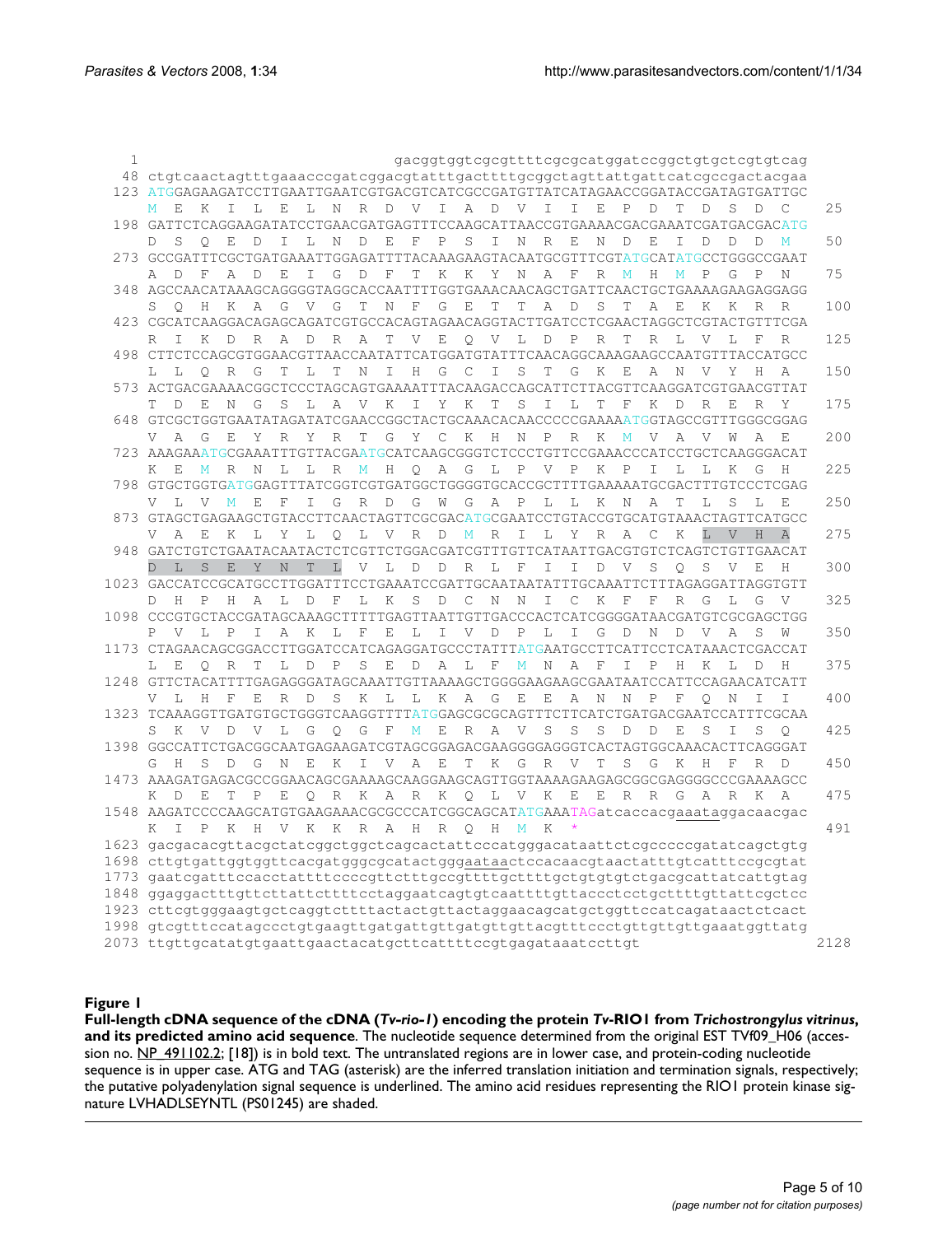| $Tv-RIO1$<br>AAC17564-Ce<br>CAE60574-Cb<br>EDP30009-Bm<br>NP 113668-Hs<br>NP 077204-Mm<br>NP_998160-Dr<br>NP 648489-Dm<br>NP 180071-At<br>CAA15723-Sp       | M------EKILELNR---DVIADVIIE----------------PDTDS-------DCDFQEDILNDEFPSINREND-EIDDD--MADFAD---------------<br>M-------EKVEHLNLNIQNILEDVDID---------------TASSSSDDEPEQAVVKQEKLEAGEQIEEQYDTDSDYDDD--IVEFAE---------------- 46<br>M-------DKVEQLNLNLQNILDDVDID---------------SAESSLDDE---EVTKQEESIENRNTEEPDYSESDYEDDEDIVDFAE---------------- 43<br>MDYRRLLMSRVVPGQFDDADSSDSENR------------DLKTVKEKDD-ILFEDLQDNVNENGEGEIEDEEEEGYDD-DDDDWDWDEGVG-KLAKGYVWN------G 56<br>MDCSLDRMASVVPGQFDDADSSDSENK-----------ELQPIHAEDGGVLLKSLQNAAAEVK-GDAETDEEDDYDD--DDDWYLDDATG-KLTKGCTWN------G 57<br>M------YQVVPGQFDDADESESVISP-----------EKPSLENRLDEVTLQSVENNKQKENEEDYDEDEEDDDDD--DDEWDWNESAGGDFTKRYTAMR-----T 51<br>MNNDSHKYSDAEEDEEDLRSSEWTNDFKNLTLKHEIFKDIKLTPKEDCDDLAQVIATANEEDEPEDEEPEEYDEDDYDD-IGDDYDTYEEAYTGFNKLHVQPQLTNASGG 70<br>M------EEVVLVTE-PPPTIP-----------------PVVEYEEEHDDDDDDD---LSLSSDSDIAEALDWLDGKDDDELIGGGFSLHARRPNAHGG----HGS 41<br>M-------VEELKNDAQTNEEE-------------------------------SEYSDFSDGSDNDYFREDDIDWNQASSNYSARQEN---FGNNSSK------- 28                                                                                                                                                                                                                                                    |                                                                                 |             |                                                                                                                                                                                                                                                                                                                                                                                                                                                                                                                                                                                                                                                                                                                                                                                                                                                                                                                                                                                                                                                                                                                                                                                                              |  |
|-------------------------------------------------------------------------------------------------------------------------------------------------------------|-------------------------------------------------------------------------------------------------------------------------------------------------------------------------------------------------------------------------------------------------------------------------------------------------------------------------------------------------------------------------------------------------------------------------------------------------------------------------------------------------------------------------------------------------------------------------------------------------------------------------------------------------------------------------------------------------------------------------------------------------------------------------------------------------------------------------------------------------------------------------------------------------------------------------------------------------------------------------------------------------------------------------------------------------------------------------------------------------------------------------------------------------------------------------------------------------------------------------------------------------------------------------------------------------------------|---------------------------------------------------------------------------------|-------------|--------------------------------------------------------------------------------------------------------------------------------------------------------------------------------------------------------------------------------------------------------------------------------------------------------------------------------------------------------------------------------------------------------------------------------------------------------------------------------------------------------------------------------------------------------------------------------------------------------------------------------------------------------------------------------------------------------------------------------------------------------------------------------------------------------------------------------------------------------------------------------------------------------------------------------------------------------------------------------------------------------------------------------------------------------------------------------------------------------------------------------------------------------------------------------------------------------------|--|
| $Tv - RTO1$<br>AAC17564-Ce<br>CAE60574-Cb<br>EDP30009-Bm<br>NP 113668-Hs<br>NP 077204-Mm<br>NP 998160-Dr<br>NP 648489-Dm<br>NP 180071-At<br>CAA15723-Sp     | ----EIGDFTKKYNAFRMHMPGPNSQHKAG---------VTTNFGETTADSTAEKK------RRRIKDRADRATVEQVLDPRTRLVLFRLLQRGTLTNIH<br>----ATGDFTKKLNAARLNTIGPNAARNR---------LTVDV-ERHADTSEDRK------RKRVKDRADRATVEQVLDPRTRLVLFRLLQRGTLLNII<br>----ATGDFTKKLNAARSNAIGPNAARNR---------LTVDV-ERHADTSEDRK------RKRVKDRADRATVEQVLDPRTRLVLFRLLQRGTLLNID<br>GSNPQANRQTSDSSSAKMSTPADKVLRKFENKINLDKLNVTDSVINKVTEKSRQKE----ADMYRIKDKADRATVEQVLDPRTRMILFKMLTRGIITEINGCISTGKEAN<br>GSNYQANRQTSNYNSAKMSTPIDKSLRKFENKINLNKLNVTDSVTNKVTVKLRQKE----AESYRIKDKADRATVEQVLDPRTRMILFKLLHKDHISEIH<br>GCNPQANRQNSNNKSIKMSTPSDKVLRKFENKINLDKLSYADSVINKVTVMQKQRE----ADTFRVKDKSDRATVEQVLDPRTRMILFKMLSRGVFSQINGCISTGKEAN<br>GSGGGAGGASGGSQRVSSYQPNEKLLRRYSARINVEKYDPTTNMSAQAANRLVNFDR---RDRTQVRDKHDRATAEQVMDPRTRMILFKLLNRGMIQEINGCISTGKEAN<br>RPNSSSLQPISNKAQKLTSHVRASPLEGWEGRVKVG---MSNSVTTAIRGSLRDTE----IGRSRNTDKADRATVEQALDPRTRMVLFRMLNRGVFNDVNGCISTGKEAN<br>--INSVNDHVSTLSR-YVNNIKLNDRFEAEGFR-------TRGLLILHTFTFSCLIVLTNKDKSSIKDKSDRATSEQVLDPRTRMILLKLINNGTISEINGCISTGKEAN                                                                                                                                                                                                                                                                                        |                                                                                 |             | T<br>ATP binding<br><b>SCISTGKEAN</b><br>146<br>CISTGKEAN<br>155<br>1.54<br>GCISTGKEAN<br>32<br>193<br><b>GOISTGKEAN</b><br>192<br>189<br>216<br>178<br>157<br>$* *$<br>********<br>$\alpha A$                                                                                                                                                                                                                                                                                                                                                                                                                                                                                                                                                                                                                                                                                                                                                                                                                                                                                                                                                                                                               |  |
|                                                                                                                                                             | ΙI                                                                                                                                                                                                                                                                                                                                                                                                                                                                                                                                                                                                                                                                                                                                                                                                                                                                                                                                                                                                                                                                                                                                                                                                                                                                                                          | III                                                                             | IV          | $\overline{\mathbf{V}}$<br>VIa                                                                                                                                                                                                                                                                                                                                                                                                                                                                                                                                                                                                                                                                                                                                                                                                                                                                                                                                                                                                                                                                                                                                                                               |  |
|                                                                                                                                                             | ATP binding motif<br>Flexible loop                                                                                                                                                                                                                                                                                                                                                                                                                                                                                                                                                                                                                                                                                                                                                                                                                                                                                                                                                                                                                                                                                                                                                                                                                                                                          |                                                                                 |             | Hinge                                                                                                                                                                                                                                                                                                                                                                                                                                                                                                                                                                                                                                                                                                                                                                                                                                                                                                                                                                                                                                                                                                                                                                                                        |  |
| $Tv-RIO1$<br>AAC17564-Ce<br>$CAF60574-Ch$<br>EDP30009-Bm<br>NP 113668-Hs<br>NP 077204-Mm<br>NP_998160-Dr<br>$NP_648489-Dm$<br>$NP_180071-At$<br>CAA15723-Sp | VYHATDENG-S-LAVK <mark>IYKTSILT<mark>FKDRERYVAGEYRY</mark>RTGYCKHNP<i>RKMVAVWAEKEMRNLLRMH</i>QAGLPVPKPILLKG<mark>HVLVMEFIG-RDGWGAP</mark>LLKNATLSLEVA<b>E</b> 269</mark><br>VYHATGTDN-D-LAIP<br>VYHATGTEN-D-LAVK<br>VYHAVTRDGKS-LAVP<br>VYHASTANGES-RAIK<br>VYYASTPSGES-RAIKKYKTSILM <mark>FKDRDKYVTGEFRF</mark> RRGYCKGNP <i>RKMVRTWAEKEMRNLCRLK</i> TANIPCPEPIRLRS <mark>HVLLMGFIG-KDDMPAP</mark> LLKNVQLSESKAR 316<br>VYHATTAKGES-RAIK<br>VYHAVSKNGEEEFAI<br>VYHATKSDGSE-LAIK<br>VYHATNEDGKH-FAIK<br>$\beta$ 2<br>$\beta$ 3                                                                                                                                                                                                                                                                                                                                                                                                                                                                                                                                                                                                                                                                                                                                                                              | **** * <mark>* ** ** * *</mark> * ** ** <del>*** ***** ** *</del><br>$\alpha$ C |             | IYKTSILT <mark>FKDRERYVTGEFRY</mark> RHGYCKSNP <i>RKMVAVWAEKEMRNLARMH</i> EVGLPVPKPHLLKG <mark>HVLVMDFLG-KDGWPAP</mark> LLKNANLSQEDAE<br>278<br>IYKTSILT <mark>FKDRERYVTGEFRY</mark> RHGYCKSNP <i>RKMVAVWAEKEMRNLARMH</i> EVGLPVPKPHMLKG <mark>HVLVMDFLG-KDGWPAP</mark> LLKNANLSTEEAE<br>267<br>VYKTSILI <mark>FRDRDRYVNGEFRY</mark> RHGYCKHNP <i>RKMITVWAEKEMRNLSRMY</i> SAGLPVPKPVVVKQ <mark>NVLVMDFIG-ADGWPAT</mark> LLKDAELSHKFAD<br>156<br>IYKTSILV <mark>FKDRDKYVSGEFRF</mark> RHGYCKGNP <i>RKMVKTWAEKEMRNLIRLN</i> TAEIPCPEPIMLRS <mark>HVLVMSFIG-KDDMPAP</mark> LLKNVQLSESKAR 317<br>IYKTSILL <mark>FKDRDKYVSGEFRF</mark> RHGYCKGNP <i>RKMVRTWAEKEMRNLIRLQ</i> TAQIPSPEPIMLRS <mark>HVLVMSFIG-RDDTPAP</mark> LLKNAVLSESKAR 313<br>IYKTSILV <mark>FKDRDKYVSGEFRF</mark> RHGYCKHNP <i>RKMVRTWAEKEMRNYLRMR</i> NAGVPVPEPILLRS <mark>HVLVMRFCG-RDGWPAP</mark> KLKDVELSTSKAR<br>341<br>VYKTSVLV <mark>FKDRDRYVQGDYRF</mark> RYGYCRHNP <i>RKMVKTWAEKEQRNLKRLH</i> AAGIRCPAVILLRL <mark>HVLVMEFIG-RDGWAAP</mark> RLKDAALSLDKL <mark>R</mark> 302<br>(FYKTSILV <mark>FKDRDRYVSGEFRF</mark> RHGYNKRNP <i>RKMVRLWAEKEIRNLKRVA</i> AAGIPCPEPILLKQ <mark>HVLLMSFLGDKKGWAYP</mark> KLKDIDMTPGEAT 281<br>$\beta$ 5 |  |
|                                                                                                                                                             |                                                                                                                                                                                                                                                                                                                                                                                                                                                                                                                                                                                                                                                                                                                                                                                                                                                                                                                                                                                                                                                                                                                                                                                                                                                                                                             |                                                                                 |             |                                                                                                                                                                                                                                                                                                                                                                                                                                                                                                                                                                                                                                                                                                                                                                                                                                                                                                                                                                                                                                                                                                                                                                                                              |  |
| $Tv-RIO1$<br>AAC17564-Ce<br>CAE60574-Cb<br>EDP30009-Bm<br>NP 113668-Hs<br>NP 077204-Mm<br>NP 998160-Dr<br>$NP_648489 - Dm$<br>NP 180071-At<br>CAA15723-Sp   | VIb<br>active site<br>KLYLQLVRDMRILYRACMLVHADLSEYNTI <mark>V</mark> LDDRL <mark>FIIDVSQSV</mark> EHDHPHALDFLKSDCNNICKFFRGLGVPVLPIAKLFELIVDPLIGDNDVASWLEQR--TLDPS-- 364<br>PMYVGLVRDMRRLYRECK <mark>LVHADLSEFNML</mark> VHDGKL <mark>WIIDVSQSV</mark> EQDHPHALEFLRMDCNNVNKFFRELGVPVLSVRRLFEVIVDPLMSSKEMETIIEEERVLVNSE-- 373<br>PMYVGLVRDMRRLYRECKLVHADLSEFNMLVHDGKL <mark>WIIDVSQSV</mark> EQDHPHALEFLRMDCNNVNKFFRELGVKVLSVRRLFEVIVDPLMNVKEMETIIDEERVVVNSE-- 372<br>AFYIELVGYMRKMYRDCR <mark>LVHADLSEYNIM</mark> VKEGKL <mark>YIIDVSQSV</mark> EHDHPRSLEFLRSDCSNITKFFRSKGVSVLSTRDLFLLVADPSIKTESELQESMNKRTFEIEA-- 251<br>ELYLOVIOYMRRMYODAR<br>LVHADLSEFNMI<br>ELYLQVIQYMRKMYQDAR <mark>LVHADLSEFNMI</mark> YHGGDV <mark>YIIDVSQSV</mark> EHDHPHALEFLRKDCTNVNDFFSKHAVAVMTVRELFDFVTDPSITADNMDAYLEKAMEIASQRTK 410<br>ELYLQIIQNMRIMYSEAR <mark>LVHADLSEYNML</mark> YHNGEA <mark>YIIDVSQSV</mark> EHDHPHALEFLRKDCSNVNDFFQRHNVAVMTVRELFEFVTDPSITTDNINQYLDKAMEIASERTA 407<br>ELYRDCVVIMWRIYNQCH <mark>LVHADLSEFNII</mark> LQDGQL <mark>VIIDVSQSV</mark> EHDHPHSFDFLRKDCTNISEFFRKRAVATMTVKELFDFITDQTITTENMEECLERISERIKDRDF 435<br>ECYLELIIOMRVLYOKCMLVHGDLSEYNIL<br>KLYQLVARNMRILFHVCH <mark>LVHADLSEYNLL</mark> YHKGKV <mark>YFIDVSQSV</mark> EHDHPQSIDFLRMDILNISTFFRRLNAGCLSLPQLFKFITEEGSCEK---EAMKTRLNAIYEEE- 376 | VII VIII<br>Metal-binding loop<br>$******$<br>$*$<br>$\star$                    | IX<br>$* *$ | X<br>XI<br>YHGGGV <mark>YIIDVSQSV</mark> EHDHPHALEFLRKDCANVNDFFMRHSVAVMTVRELFEFVTDPSITHENMDAYLSKAMEIASQRTK 411<br>YFEGHL <mark>YIIDVSQSV</mark> DLDHPLALNFLREDCDHVSDFFKKHGVAVMTIRELFDFIVDPAITDENVDSYLEEVQRKVIERGE 396                                                                                                                                                                                                                                                                                                                                                                                                                                                                                                                                                                                                                                                                                                                                                                                                                                                                                                                                                                                        |  |
|                                                                                                                                                             | $\alpha E$                                                                                                                                                                                                                                                                                                                                                                                                                                                                                                                                                                                                                                                                                                                                                                                                                                                                                                                                                                                                                                                                                                                                                                                                                                                                                                  | $\beta$ 8<br>$\alpha F$                                                         | $\alpha G$  | $\alpha$ H                                                                                                                                                                                                                                                                                                                                                                                                                                                                                                                                                                                                                                                                                                                                                                                                                                                                                                                                                                                                                                                                                                                                                                                                   |  |
| $Tv-RIO1$<br>AAC17564-Ce<br>CAE60574-Cb<br>EDP30009-Bm<br>NP 113668-Hs<br>$NP_077204 - Mn$<br>NP 998160-Dr<br>NP 648489-Dm<br>NP 180071-At<br>CAA15723-Sp   | --------FEDALFMN-AFIPHKLDHVLHFERDSKLL-------KAGEEANNPFQNIISKVDVLGQ-GFMERAVSSF---DDESISQGHFDGNEKIVAETKGR-VTSGK 460<br>--------DDTLFMN-AFIAQKLEQVLYFERDQQIE--------KAGGEIPNPFQMMISQVKSSGDKSINEKNEFKNELKDQRESTRYHDSAGSSSSEEKEQKDRKVAV 349<br>EERSSODHVDEEVFKR-AYIPRTLNEVKNYERDMDIIMKLKEEDMAMNAQQDNILYQTVTGLKKDLSGVQKVPALLENQVEERTCSDSEDIGSSECSDTDSEEQGDHARP 521<br>EEKTSQDHVDEEVFKQ-AYIPRTLNEVKNYERDVDIMMRLKEEDMALNTQQDNILYQTVMGLKKDLSGVQKVPALLESEVKEETCFGSDDAGGSECSDTVSEEQEDQAGC 540<br>EERSDQDKVDEEVFKK-AYIPRTLNEVTHYERDVDTMMKKKEDTSSEDTNTDNILYQTVTGLRKDLSGVQTVPSILEDSTKD---------ESSGSEEEEDEDDEEK 537<br>DAISAQEKIDEAVWQN-TYIPKRLDEVRHFERDVAK--------AKQGVQQNLIYGKITGLTSDLDVQQKPDVLQSSTAKEDDGSEAQTSGSEDEDNSQDNDNDEDAKK 545<br>ISV-EDEIADSVFMKS--YIPKSLDAVNNPEADVAKI------TSGQDTGDMLY-QTITGLKDAL----PKIEEQKIEVNDE---EKEEEGEEEEDGESEEGSE-EEES 525<br>-PTTEEY---EEEFLK-TYVPRTLDEVYDIDRDTEIVN--------AGGVNSLVYKHL--LNTDFQKLD-----LNDTTKNQNDQILPNETSESDDDANSISSMENEEE 478<br>$\alpha$ I                                                                                                                                                                                                                                                                                                                          |                                                                                 |             | --DDSLFMN-AFIPHKLEHVLHFERDGKLA--------KEGVEANNPFQNIVSKIDLKGD-GFGEEHDDSDDNDDEENGKKSRKKRAEPTEEEIQEKERKIAM 471<br>--DDALFMN-AFIPHKLEHVLHFERDGKLA-------KDGVEANNPFQNIVSKIDLKGE-GFGDEECCSD--DDEENGKKSRKKRAEPTAEEIEEKERKIAM 470                                                                                                                                                                                                                                                                                                                                                                                                                                                                                                                                                                                                                                                                                                                                                                                                                                                                                                                                                                                    |  |
|                                                                                                                                                             |                                                                                                                                                                                                                                                                                                                                                                                                                                                                                                                                                                                                                                                                                                                                                                                                                                                                                                                                                                                                                                                                                                                                                                                                                                                                                                             |                                                                                 |             |                                                                                                                                                                                                                                                                                                                                                                                                                                                                                                                                                                                                                                                                                                                                                                                                                                                                                                                                                                                                                                                                                                                                                                                                              |  |
| $Tv-RIO1$<br>AAC17564-Ce<br>CAE60574-Cb<br>EDP30009-Bm<br>NP 113668-Hs<br>NP 077204-Mm                                                                      | H--------FRDKDETPE----QRKARKQLVKEERREARKAKIPKHVKKRAHRQHMK---------------- 491<br>H--------TRNREETAE----ERKERKAAVKEEKREQRKEKIPKHLKKRAHRQHMKYQSSPWSTLINCLHTLVP 524<br>H---------TRNRDETAE----ERKLRKAAVKEEKRDQRKEKIPKHVKKRAHRQHMK----------------- 503<br>Y---------TRNRDESPN----TKKERKRLVKEEKRANRLTKIPKHIKKRHNKANKCR---------------- 386                                                                                                                                                                                                                                                                                                                                                                                                                                                                                                                                                                                                                                                                                                                                                                                                                                                                                                                                                                      |                                                                                 |             |                                                                                                                                                                                                                                                                                                                                                                                                                                                                                                                                                                                                                                                                                                                                                                                                                                                                                                                                                                                                                                                                                                                                                                                                              |  |

#### cies **Figure 2** An alignment of the inferred amino acid sequences of RIO1 proteins from *Trichostrongylus vitrinus* and other nine selected spe-

**An alignment of the inferred amino acid sequences of RIO1 proteins from** *Trichostrongylus vitrinus* **and other nine selected species**. These nine species include *Caenorhabditis elegans* (accession no. AAC17564), *C. briggsae* (CAE60574), *Brugia malayi* (EDP30009), *Homo sapiens* (NP\_113668), *Mus musculus* (NP\_077204), *Danio rerio* (NP\_998160), *Drosophila melanogaster* (NP\_648489), *Arabidopsis thaliana* (NP\_180071) and *Schizosaccharomyces pombe* (CAA15723). Amino acids predicted to be involved in the ATP binding motif and active sites are boxed. Identical amino acids are marked with asterisks. Predicted subdomains I-XI (see Fig. 1B; [7]) are marked above the alignment. Alpha-helices A-I (shaded) or beta-sheet structures (underlined) [1] are indicated. Flexible loop, hinge and metal-binding loop were identified (see Fig. 1D in [40]). Dashes indicate gaps in the sequence, included for alignment purposes.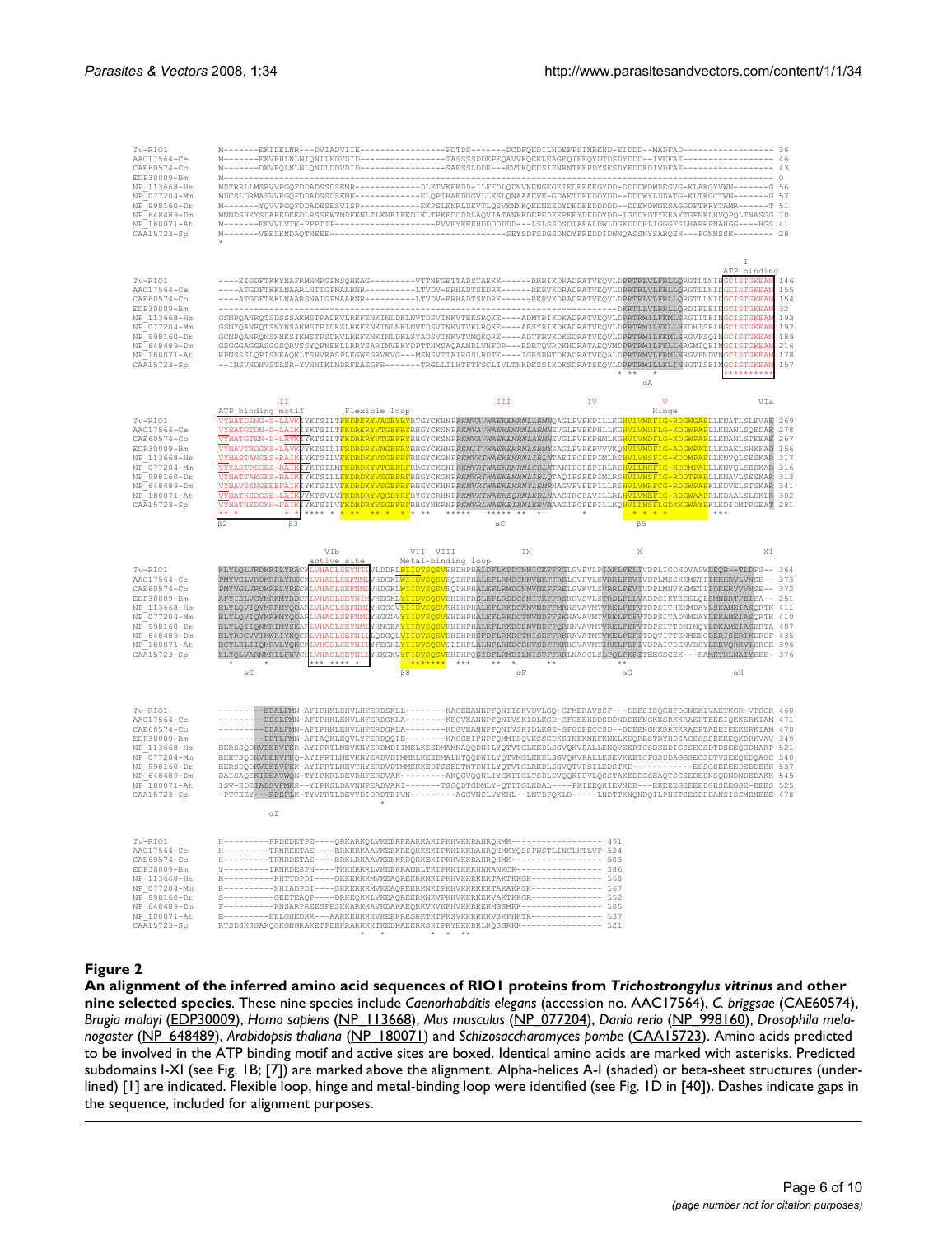**Table 1: Pairwise comparison of amino acid identity (%) among RIO1 protein kinase of** *Trichostrongylus vitrinus* **and other selected species for which full-length cDNA sequences encoding RIO1 protein kinases are predicted from publicly available data**

|    | Τv            |                               |  |                                                   |      | Ce Cb Bm At Dm Dr Hs Mm Sp |  |
|----|---------------|-------------------------------|--|---------------------------------------------------|------|----------------------------|--|
| Τv |               |                               |  |                                                   |      |                            |  |
|    | $Ce$ $65.2$ - |                               |  |                                                   |      |                            |  |
|    |               | $Cb$ 64.5 93.7 -              |  |                                                   |      |                            |  |
|    |               | <b>Bm</b> 43.4 45.3 44.4 -    |  |                                                   |      |                            |  |
| At |               | 32.6 29.3 25.9 22.9 -         |  |                                                   |      |                            |  |
| Dm |               | 32.1 32.1 31.0 27.6 36.3 -    |  |                                                   |      |                            |  |
| Dr |               | 31.0 32.6 32.6 25.3 45.3 48.2 |  |                                                   |      |                            |  |
|    |               |                               |  | H <sub>s</sub> 27.6 31.0 30.4 27.6 44.4 49.6 79.4 |      |                            |  |
|    |               |                               |  | <b>Mm</b> 25.9 29.3 27.6 25.3 40.4 47.2 73.9 87.6 |      |                            |  |
|    |               |                               |  | $Sp$ 22.3 23.5 21.7 13.5 19.9 33.7 28.7           | 30.4 | 28.2                       |  |
|    |               |                               |  |                                                   |      |                            |  |

*Abbreviations*: *Tv*, *Trichostrongylus vitrinus*; *Ce, Caenorhabditis elegans*; *Cb*, *C. briggsae*; *Bm, Brugia malayi*; *At, Arabidopsis thaliana*; *Dm, Drosophila melanogaster*; *Dr, Danio rerio*; *Hs, Homo sapiens*; *Mm, Mus musculus*; *Sp, Schizosaccharomyces pombe*; refer to Fig. 2 for accession numbers

domains that form the catalytic core. Compared with ePKs, RIO kinase domains resemble a trimmed version of an ePK kinase domain, containing only eight of these subdomains, lacking the activation loop (subdomain VIII) and subdomains X and XI which are important for substrate binding [38]. Detailed study of RIO1 and comparisons with RIO2 [39,40] have defined the minimal consensus RIO-domain that, like ePKs, also contains an N-lobe, a hinge region, and a C-lobe. However, the RIO kinase domain contains only three  $\alpha$ -helices ( $\alpha$ E,  $\alpha$ F and  $\alpha$ I) in the C-lobe. All RIO domains contain an additional  $\alpha$ -helix ( $\alpha$ R) N-terminal to the canonical N-lobe and a loop inserted between  $\alpha$ C and  $\beta$ 3 called "flexible loop". Study of nucleotide binding by the RIO kinases and comparison with canonical protein kinases [5,6] has identified specific phosphate-binding loops for subfamily RIO1 domains (with the sequence STGKEA) and RIO2 domains (with the sequence GxGKES), which are significantly different from their counterpart in ePKs. This finding indicates that the interaction of RIO kinases with the



0.2 changes

# Figure 3

**Genetic relationship of** *Tv***-RIO1 with homologues from a range of organisms**. Neighbour-joining tree displays the relationship of *Tv*-RIO1 from *Trichostrongylus vitrinus* with RIO1 protein kinases from 16 species representing different phyla. These species are *Caenorhabditis elegans*, *C. briggsae*, *Brugia malayi* (nematodes); *Arabidopsis thaliana*, *Nicotiana tabacum*, *Oryza sativa* (plants); *Homo sapiens*, *Macaca fascicularis*, *Pan troglodytes*, *Pongo pygmaeus* (primates); *Canis familiaris*, *Rattus norvegicus*, *Mus musculus* (other mammals); *Danio rerio* (zebrafish); *Drosophila melanogaster* (vinegar fly) and *Dictyostelium discoideum* (slime mould). Accession numbers identify individual sequences representing individual species. *Schizosaccharomyces pombe* (fission yeast) (accession no. CAA15723) represents the outgroup. Numbers above and below the branches are the bootstrap values (%) obtained using the neighbour-joining and maximum parsimony methods, respectively.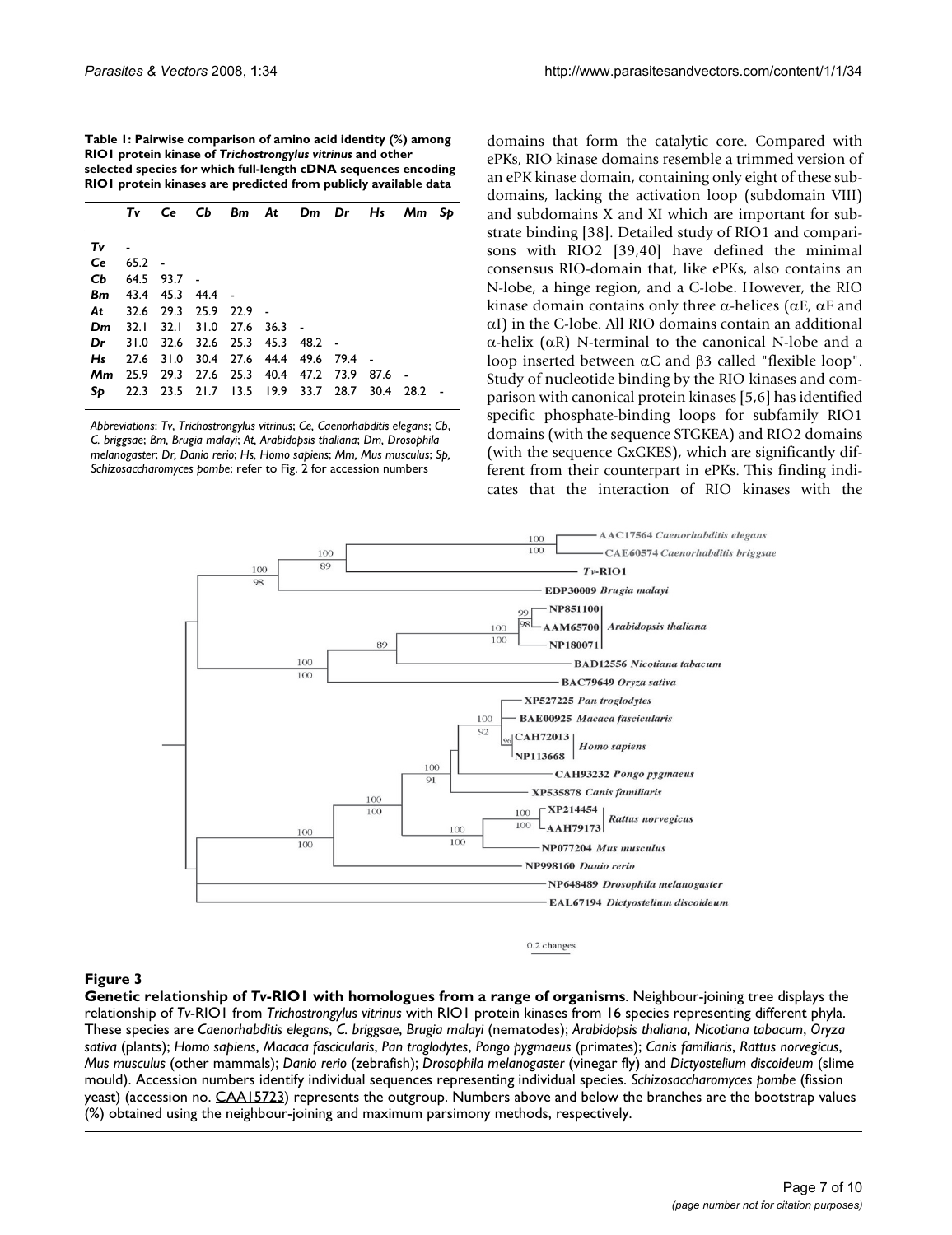phosphate moiety and protein substrate is different from ePKs.

Comparison between protein sequences *Tv*-RIO1 and *Af*-RIO1 (from *A. fulgidus*) revealed 38% identity in the ~240 residues containing the RIO domain of *Tv*-RIO1 (92–325). Based on the crystal structure of *Af*-RIO1 [38], the homology model constructed for *Tv*-RIO1 (Fig. 4) confirmed that differences between the eukaryotic homologue and the archaeal RIO1 lie mainly in loop regions which do not contribute to the packing of the three dimensional structure of the molecule. Most notable is the loop between the third beta-strand and the alphahelix C of the kinase domain (Fig. 4). This loop, being highly conserved among eukaryotes, is longer in *Tv*-RIO1 compared with that in *Af*-RIO1, and is highly likely to adopt a different conformation. The residue identified as the auto-phosphorylation site in this loop in *Af*-RIO1 is absent from *Tv*-RIO1 and RIO1 proteins from other eukaryotes; therefore, autophosphorylation is likely to occur at an alternate site. Within this loop in *Tv*-RIO1, there is only one available serine, Ser 165, which in the homology model is positioned at the end of beta-strand 3.



# **Figure 4**

**Homology model of the** *Tv***-RIO1 protein from** *Trichostrongylus vitrinus*. The loop in red indicates the region of dissimilarity between *Tv*-RIO1 and *Af*-RIO1 from *Archaeoglobus fulgidus*. The P-loop required for the binding to phosphate is shown in blue. Catalytic residues (Asn 281, Asp 276 and Asp 293) and the highly conserved Tyr 280 are indicated by yellow sticks.

The auto-phosphorylation site identified for RIO2 from *A. fulgidus* also lies at the end of this strand, suggesting that such an autophosphorylation site is indeed possible for eukaryotic RIO1 proteins. *Tv*-RIO1 also contains an extended conserved lysine-rich, C-terminal domain present in all RIO1 proteins of eukaryotes but not that of the archaeal *A. fulgidus* (see [40]). It is presumed that this region is required for the regulation of RIO1 proteins in eukaryotes. A recent report [41] has indicated that the Cterminal region of RIO1 is required for the interaction with and phosphorylation by CK2 in yeast (*S. cerevisiae*), and that this phosphorylation regulates the degradation of RIO1 at the G1/S transition in the cell-cycle.

## *Transcription in different developmental stages and prediction of function based on comparisons with* **C. elegans**

Real-time PCR analysis (Fig. 5) showed that the transcription of *Tv-rio-1* was greatest in third-stage larvae  $(L_3)$  of *T*. *vitrinus*. The level of transcription of *Tv*-*rio-1* decreased from the  $L_3$  to the adult worm (Fig. 5), and transcription was significantly greater  $(\sim 33 \text{ times})$  in the adult female compared with the male of *T. vitrinus*. In spite of the limited information on the transcription and function of RIO1 protein kinases for most multicellular organisms,



# **Figure 5**

**Transcription of** *Tv-rio-1* **in** *Trichostrongylus vitrinus*. Transcriptional profile of *Tv-rio*-1 in different developmental stages [third –  $(L3)$  and fourth –  $(L4)$  stage larvae] and genders [females (F) and males (M)] of *Trichostrongylus vitrinus*, determined by real-time PCR analysis. Data shown are mean values (± standard error of the mean) derived from three replicates in repeat experiments. Relative transcription was calculated by normalization of the raw data, followed by the determination of abundance relative to a calibrator. Quantification of the cDNA representing *Tv*-*rio1* in each sample was normalised, using part of the large subunit (28S) of the nuclear ribosomal RNA gene as an endogenous control.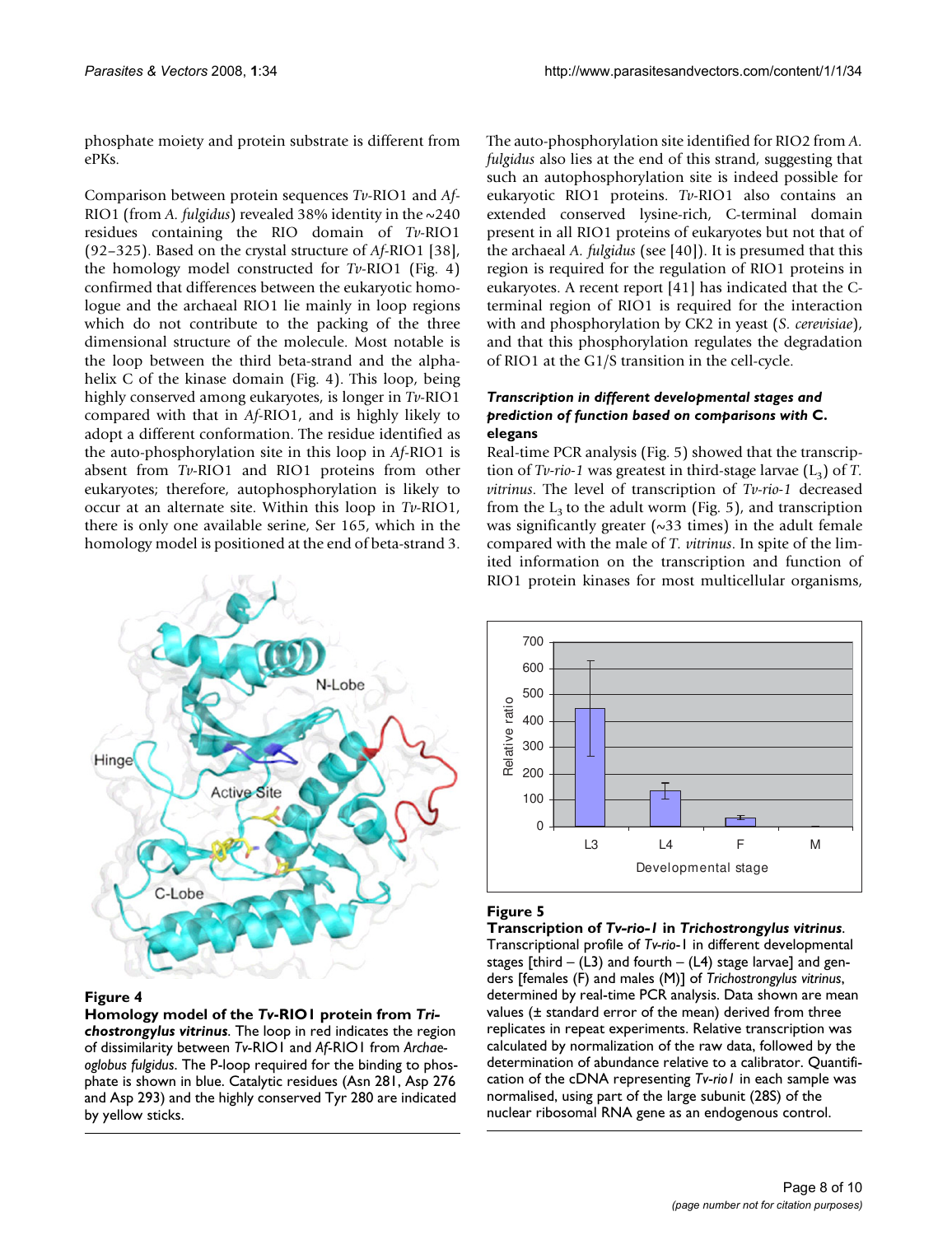there are important unpublished data for the free-living nematode *C. elegans*. In this nematode, genome-wide RNAi experiments have revealed 'loss-of-function' phenotypes for the gene M01B12.5; these included embryonic lethality (Emb), slow growth (Gro), larval arrestment (Lva), larval lethal (Lvl), sick larvae (Sck), fat content reduced, and reduced brood size (*cf.* [13-17]). Gene ontology (GO) analysis also indicates that RIO1 kinase plays roles in embryonic development, larval development, positive regulation of growth rate and multicellular organism growth in *C. elegans* (see WormBase), suggesting its overall functional importance in growth and development of nematodes. Probabilistic functional gene network analyses [33] predicted that the *C. elegans* gene M01B12.5 interacts with seven other molecules, including Y53C12B.2, C05C8.2, Y105E8B.3, H06H21.3, *unc-16*, *par-5* and *ftt-2* (Fig. 6). Among them, homologues/orthologues of Y53C12B.2, C05C8.2 and H06H21.3 from other species are involved in RNA binding or nuclear ribosomal RNA processing, suggesting that M01B12.5 may also be involved in ribosomal RNA biosynthesis. Although detailed studies have not yet been conducted, the availability of gene silencing and transgenesis in *C. elegans* provides excellent scope for detailed investigations into the functional roles of gene M01B12.5 and the RIO1 protein kinase it encodes.

# **Conclusion**

This study characterised an atypical protein kinase – RIO1 protein kinase – from an economically important parasitic nematode, *Trichostrongylus vitrinus*. The findings from the study provide the first insights into the RIO1 protein kinases of nematodes, and a foundation for further inves-



#### **Figure 6**

**Probabilistic functional gene network analysis for**  *Caenorhabditis elegans* **gene M01B12.5**. (using the recommended cut-off value; [35]).

tigations into the biochemical and functional roles of this molecule in biological processes in parasitic nematodes.

## **Competing interests**

The authors declare that they have no competing interests.

# **Authors' contributions**

RBG and MH conceived the project, collected the parasite material, analysed the data and drafted the manuscript. MH carried out the molecular work. NLL and PWS assisted in analyses, interpretation and the drafting of the manuscript. All authors read and approved the final manuscript.

### **Acknowledgements**

This work was supported by the Australian Research Council (LP0667795 and LX0882231), Genetic Technologies Limited, Meat and Livestock Australia, the Australian Academy of Science, the Australian-American Fulbright Commission (RBG), and the Howard Hughes Medical Institute (PWS).

#### **References**

- Hanks SK, Quinn AM, Hunter T: The protein kinase family: con**served features and deduced phylogeny of the catalytic domains.** *Science* 1988, **241:**42-52.
- 2. Miranda-Saavedra D, Barton GJ: **Classification and functional**<br>annotation of eukaryotic protein kinases. *Proteins* 2007, annotation of eukaryotic protein kinases. **68:**893-914.
- 3. Manning G, Whyte DB, Martinez R, Hunter T, Sudarsanam S: **The protein kinase complement of the human genome.** *Science* 2002, **298:**1912-1934.
- 4. Hanks SK, Hunter T: **The eukaryotic protein kinase superfamily: kinase (catalytic) domain structure and classification.** *FASEB J* 1995, **9:**576-596.
- 5. LaRonde-LeBlanc N, Wlodawer A: **A family portrait of the RIO kinases.** *J Biol Chem* 2005, **280:**37297-37300.
- 6. LaRonde-LeBlanc N, Wlodawer A: **The Rio kinases: an atypical protein kinase family required for ribosome biogenesis and cell cycle progression.** *Biochim Biophys Acta* 2005, **1754(1- 2):**14-24.
- 7. Angermayr M, Bandlow W: **Rio1, an extraordinary novel protein kinase.** *FEBS Let* 2002, **524:**31-36.
- 8. Angermayr M, Roidl A, Bandlow W: **Yeast Rio1p is the founding member of a novel subfamily of protein serine kinases involved in the control of cell cycle progression.** *Mol Microbiol* 2002, **44:**309-324.
- 9. Vanrobays E, Gleizes PE, Bousquet-Antonelli C, Noaillac-Depeyre J, Caizergues-Ferrer M, Gélugne JP: **Processing of 20S pre-rRNA to 18S ribosomal RNA in yeast requires Rrp10p, an essential**  $c$ ytoplasmic protein. **20:**4204-4213.
- 10. Geerlings TH, Faber AW, Bister MD, Vos JC, Raué HA: **Rio2p, an evolutionarily conserved, low abundant protein kinase essential for processing of 20S pre-rRNA in** *Saccharomyces cerevisiae***.** *J Biol Chem* 2003, **278:**22537-22545.
- 11. Vanrobays RE, Gelugne JP, Gleizes P, Caizergues-Ferrer M: **Late cytoplasmic maturation of the small ribosomal subunit requires RIO proteins in** *Saccharomyces cerevisiae***.** *Mol Cell Biol* 2003, **23:**2083-2095.
- 12. Manning G: **Genomic overview of protein kinases.** *WormBook* 2005:1-19 [http://www.wormbook.org]. The C. elegans Research Community, WormBook
- 13. Fraser AG, Kamath RS, Zipperlen P, Martinez-Campos M, Sohrmann M, Ahringer JA: **Functional genomic analysis of** *C. elegans* **chromosome I by systematic RNA interference.** *Nature* 2000, **408:**325-330.
- 14. Ashrafi K, Chang FY, Watts JL, Fraser AG, Kamath RS, Ahringer J, Ruvkun G: **Genome-wide RNAi analysis of** *Caenorhabditis elegans* **fat regulatory genes.** *Nature* 2003, **421:**268-272.